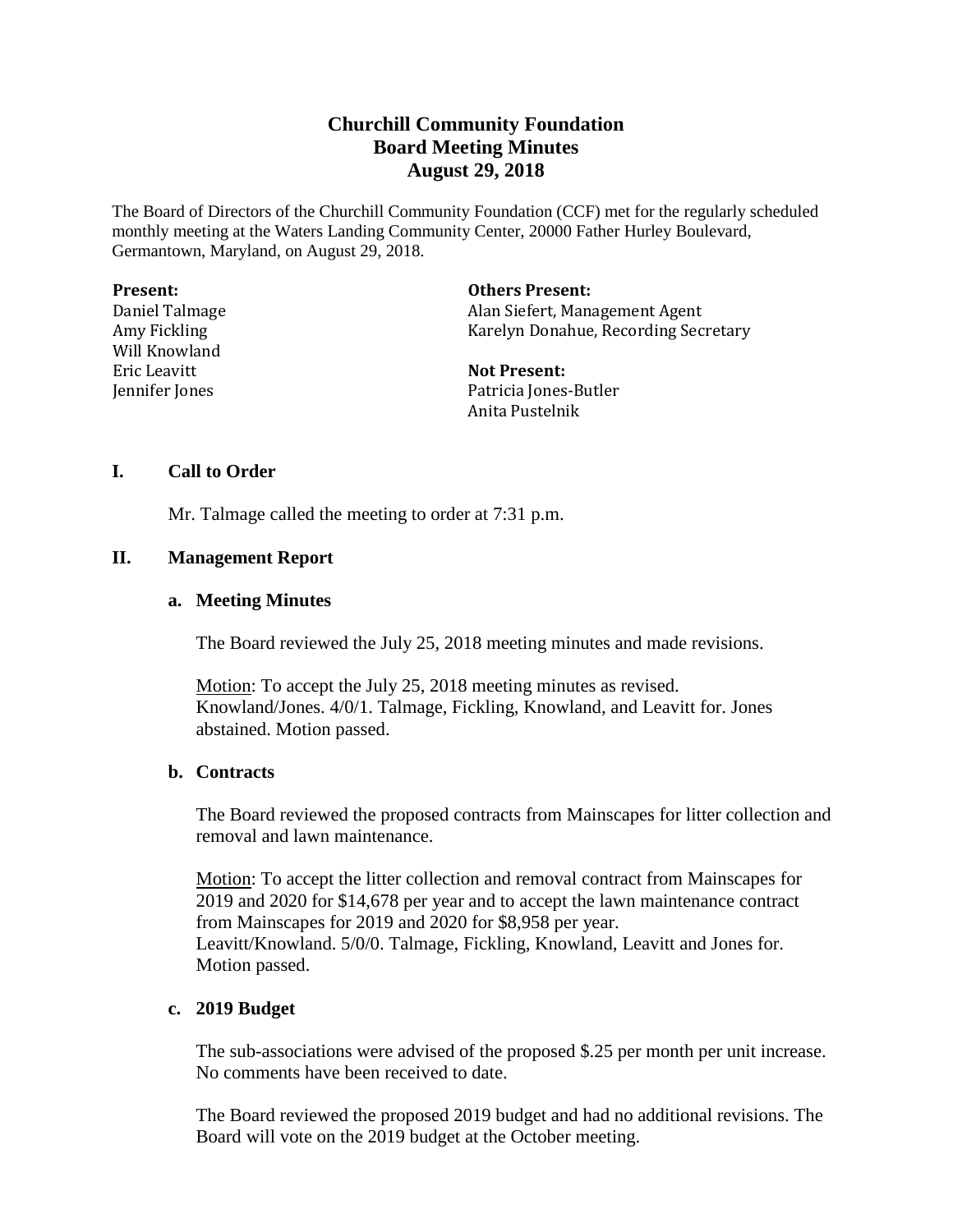# **d. Churchill East Stream Permits**

Mr. Siefert and Mr. Talmage had a conference call with the Maryland DNR grant administrator this morning. They were advised that they were on the cusp of receiving the funding for FY 2019. They were also informed that it would be unnecessary to reapply for the FY 2020 grant as the prior package would suffice. The Board asked Mr. Siefert to get this information in writing.

The Board discussed the grants, the status of the permits, funds spent to date and funds to be spent.

# **e. Financials**

The Board reviewed the financials for the month ending July 31, 2018. There was discussion regarding the investments with Morgan Stanley.

# **f. Operating Checklist/Pending Projects**

The Board reviewed the operating checklist and pending projects with Mr. Siefert

# **III. Old Business**

#### **a. Lake Drainage**

Mr. Knowland asked if the Foundation has ever inspected the pipe underneath the road/dam. Mr. Talmage and Mr. Leavitt believed that a camera would need to be used. The Board agreed to include inspection of this pipe in the next underwater inspection of the weir and sluice gate.

#### **b. Tree Removal/Damage**

A tree company removed the uprooted tree along the shore behind Laurel Hill Way. Their truck was brought down next to the tree and may have caused some ruts. There was also damage by a paving company when they were repairing the path. There may have been additional damage due to maintenance vehicles during renovation of one of the townhomes A couple of small trees need to be installed to replace the fallen tree.

#### **c. Bridge Painting/Markers**

The markers did not get repainted. Mr. Siefert will follow up with the contractor.

Mr. Siefert received another bid for the staining and/or painting of the bridges, signs and posts. The Board asked Mr. Siefert to seek one more bid.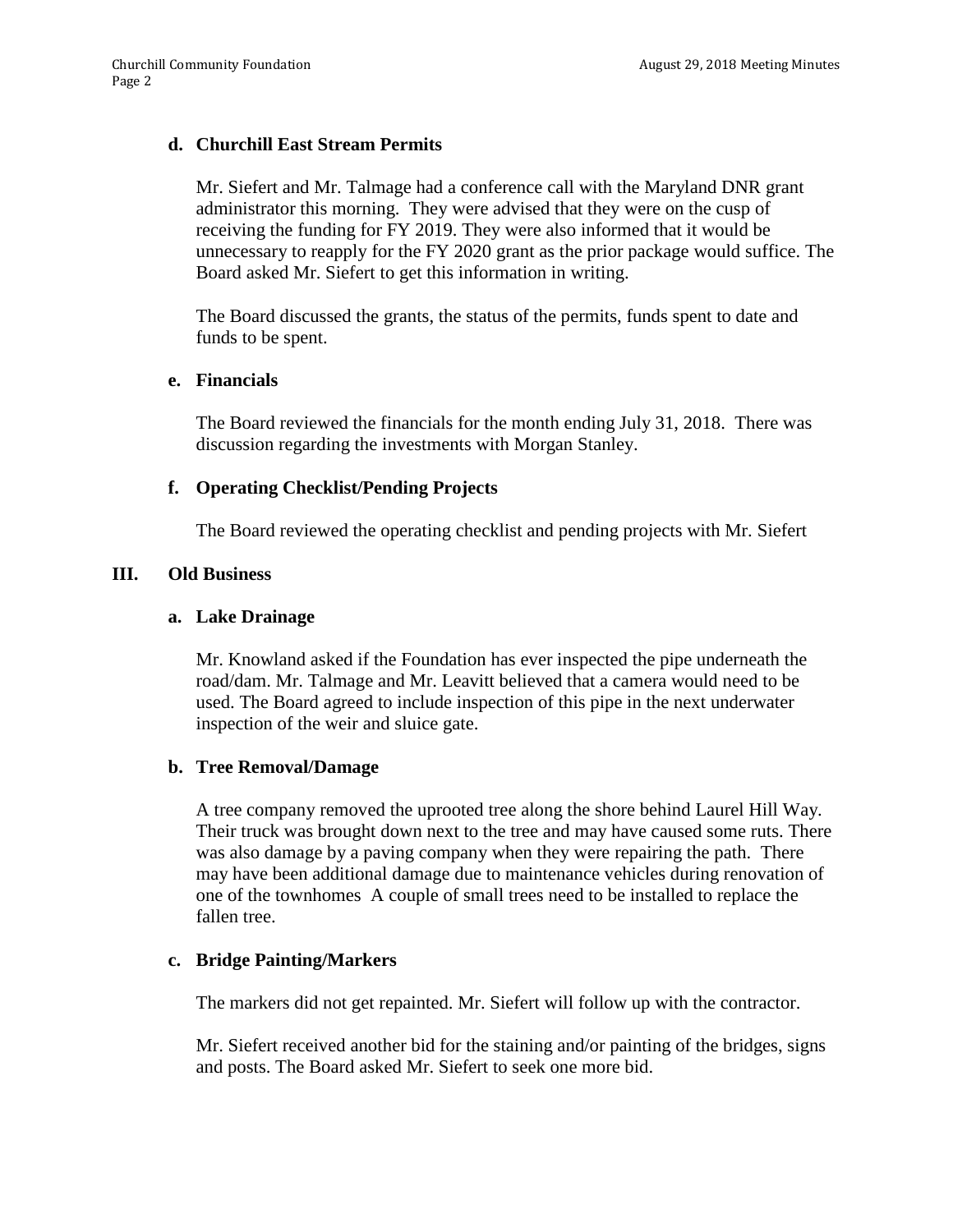# **IV. New Business**

### **a. Funds**

Mr. Siefert suggested that funds be moved from operating into reserves. The Board discussed.

Motion: To move \$50,000 from the operating fund to the reserve fund. Leavitt/Knowland. 5/0/0. Talmage, Fickling, Knowland, Leavitt and Jones for. Motion passed.

# **b. Caterpillars**

It was noted that there are new webworm or tent caterpillar nests appearing in some trees along the path. Mr. Siefert will have them removed.

# **c. Lake Walk**

The Board will decide on a day for the lake walk at the next Board meeting when more members are present.

# **V. Next Meeting**

The next meeting of the Board of Directors for the Churchill Community Foundation will be Wednesday, September 26, 2018 at 7:30 p.m. at the Waters Landing Community Center.

# **VI. Adjournment**

Motion: To adjourn the August 29, 2018 Board meeting at 9:30 pm. Knowland/Jones. 5/0/0. Talmage, Fickling, Knowland, Leavitt and Jones for. Motion passed.